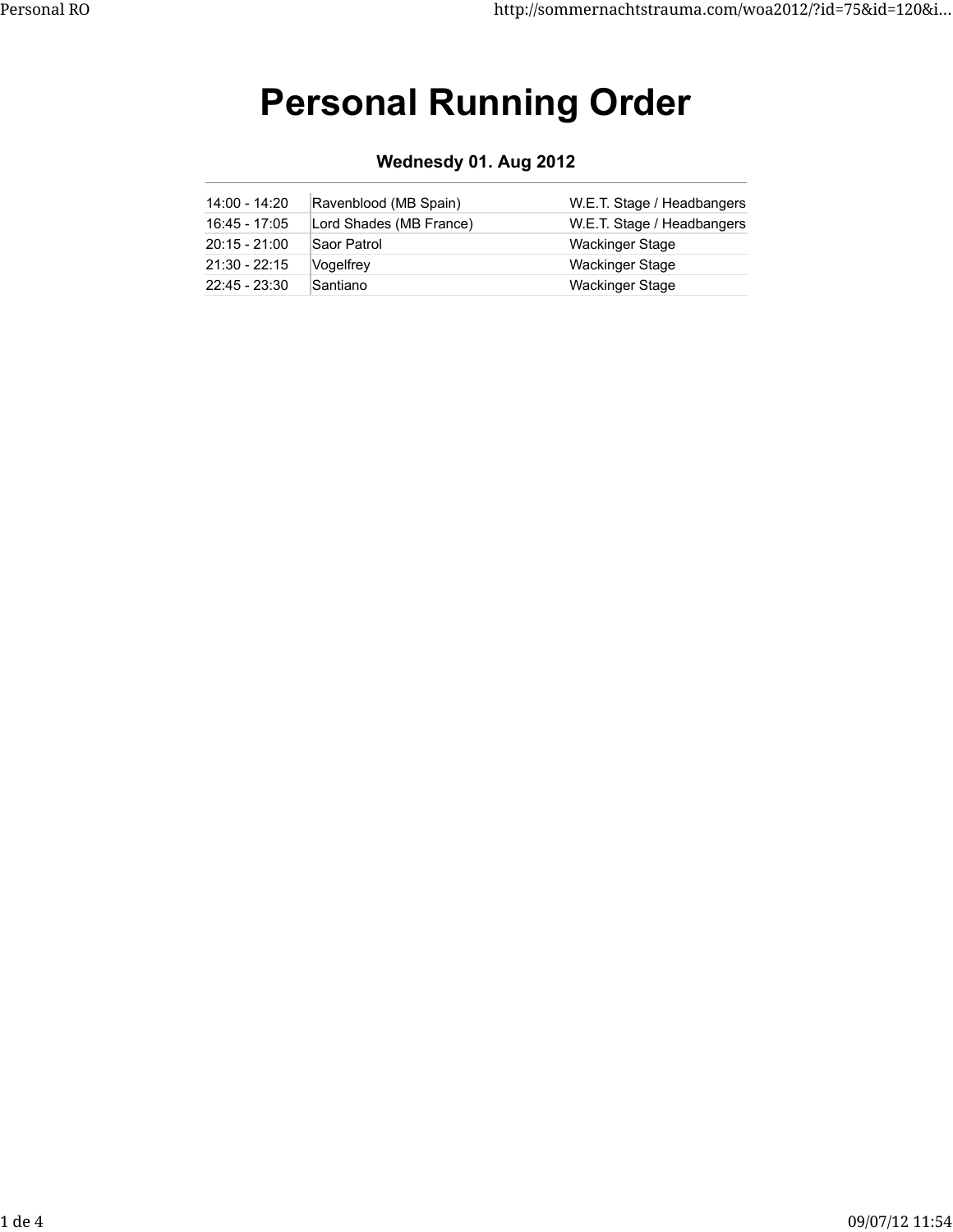| $13:15 - 13:35$   | Faanefjell (MB Norway)                                           | W.E.T. Stage / Headbangers |
|-------------------|------------------------------------------------------------------|----------------------------|
| 16:00 - 16:45     | <b>Skyline &amp; Special Guests</b>                              | <b>Black Stage</b>         |
| $17:30 - 18:45$ ↓ | Sepultura & Les Tambours Du Bronx                                | <b>Black Stage</b>         |
| $17:55 - 18:15$   | Metal Masters Winner 2012 Winterstorm W.E.T. Stage / Headbangers |                            |
| $20:05 - 20:40$   | Chthonic                                                         | W.E.T. Stage / Headbangers |
| $20:15 - 21:00$   | Vogelfrey                                                        | <b>Wackinger Stage</b>     |
| $20:45 - 22:15$   | Saxon                                                            | <b>Black Stage</b>         |

## **Thursday 02. Aug 2012**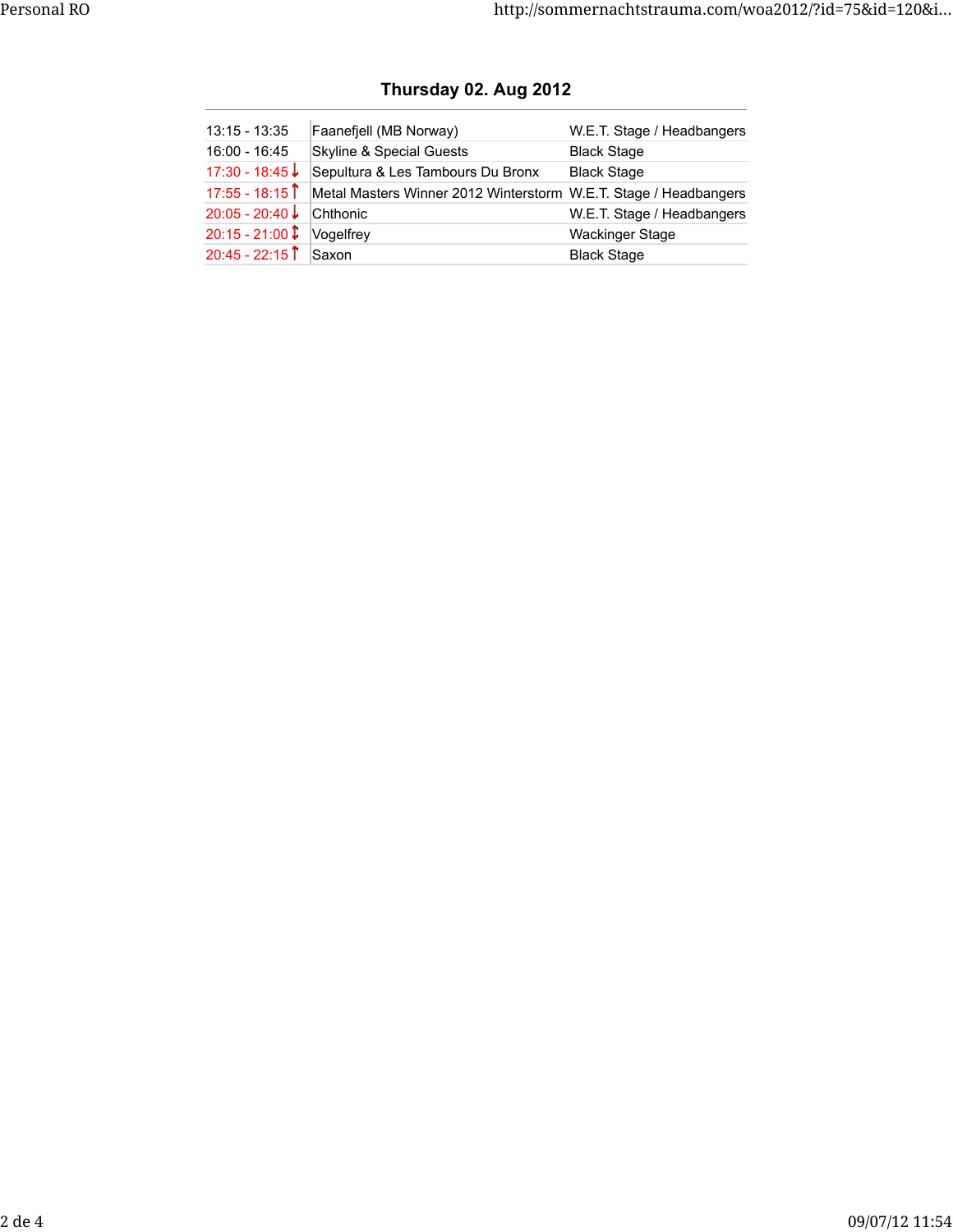| 12:05 - 12:35   | Warbringer               | W.E.T. Stage / Headbangers |
|-----------------|--------------------------|----------------------------|
| $13:30 - 14:30$ | Sanctuary                | <b>Black Stage</b>         |
| $16:00 - 17:00$ | Overkill                 | <b>Black Stage</b>         |
| 17:45 - 18:20   | Decapitated              | W.E.T. Stage / Headbangers |
| $18:30 - 19:30$ | Coroner                  | Party Stage                |
| $19:45 - 20:45$ | Hammerfall               | <b>True Metal Stage</b>    |
| $21:00 - 22:30$ | Dimmu Borgir & Orchestra | <b>Black Stage</b>         |
| $22:45 - 00:15$ | In Flames                | True Metal Stage           |
| $00:30 - 01:45$ | In Extremo               | <b>Black Stage</b>         |
| $00:50 - 01:30$ | Aura Noir                | W.E.T. Stage / Headbangers |
| $02:20 - 03:00$ | Insomnium                | W.E.T. Stage / Headbangers |

## **Friday 03. Aug 2012**